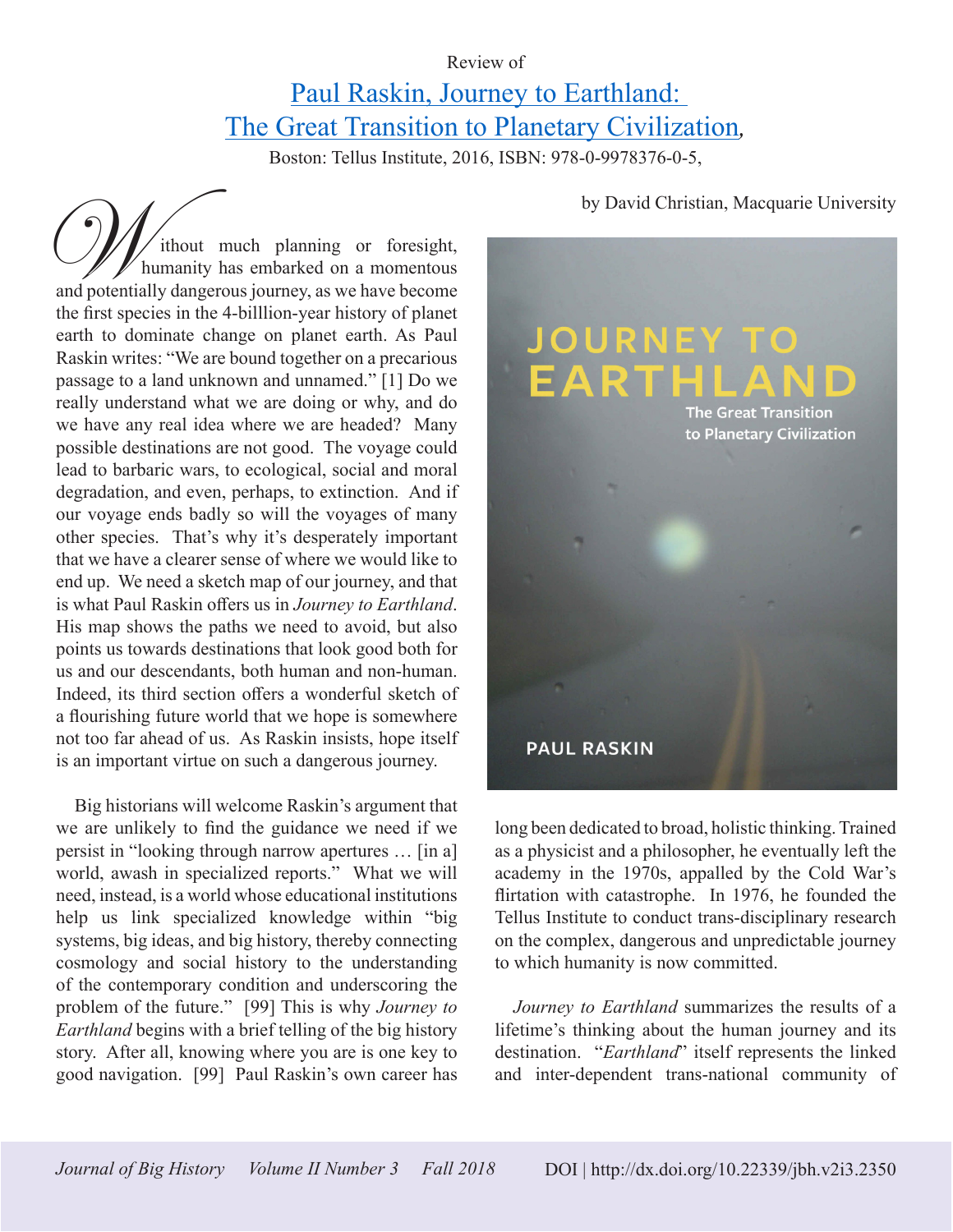humans that is emerging today, though still hard to see clearly. Raskin insists that the global level of integration is new and of vast significance, because it is this ramshackle global community, with its outdated "zombie ideologies" of consumerism, chauvinism and never-ending growth [21] and its inner inequalities, tensions and conflicts, that will take the crucial navigational decisions in the near future. "The world-as-a-whole becomes a primary arena for the contending forms of consciousness that will determine whether the Planetary Phase will be an era of social evolution or devolution, environmental restoration or degradation." [19]

"Departure", the first part of Raskin's book, explores today's world and the forces that will shape the near future. The major forces for change—corporations, governments, armies, ideologies, and the networks that flourish in their interstices—have all arisen within a fragmented world. None seem capable of navigating or speaking for *Earthland* as a whole. [31] Can we hope for the rise of new transformative forces that *can* speak for humanity as a whole, perhaps a "Global Citizens' Movement" of some kind, formed from spontaneous movements for change, and the many transnational organizations that already work towards a more just and egalitarian world? [32,33]

"Pathway", the second part of the book, describes a world in which the technological possibilities seem vast, but the political technologies are missing. That world has many possible futures that Paul Raskin groups within three main pathways: Barbarization, Conventional Worlds, and Great Transitions. The bleakest pathways lead to a barbaric, totalitarian world of rich fortress zones that use military and technological power to keep at bay impoverished global majorities; even bleaker scenarios follow that world towards breakdown and catastrophe. Conventional World scenarios are messier, shaped by a chaotic muddling through, dominated by market forces that can never really solve the fundamental problem of increasing consumption in a world of limited resources. The most optimistic scenarios envisage a "Great Transition" that begins with growing pressure towards fundamental change, driven, perhaps, by emerging "Global Citizens' Movements" and governmental initiatives that strengthen already apparent trends. The slowing of population growth in most affluent countries, if extended to most of the world, could stabilize and eventually cut population growth. And the waste present in modern capitalist economies means there is plenty of fat that could be cut from modern economies, perhaps from military or advertising budgets or from the most egregious forms of consumerism. And many of the technologies we will need are already here or in the making. Raskin argues that there are many trends, visible today, which, if maintained, could lead towards a sustainable future. To support those trends, though, we will need greater clarity about the future and a growing sense of global citizenship, the global equivalent of the sense of national citizenship that shaped most peoples' identities in today's world. In an increasingly inter-dependent world, will it be that much harder to imagine a global community than it was to imagine the multi-million communities of modern nation states?

In my view, Part 3 of *Journey to Earthland,* is the most successful and powerful part of the book. It is called "Destination", and it imagines a complex journey that arrives at a good destination. It is written as an imaginary history of the hundred years from 1984 to 2084. Significant change begins with the formation of a Global Citizens Movement in 2021, whose power grows during a period of global crisis in the mid 2020s. For some 20 years, the global citizens' movement collaborates with governments that work hesitantly towards greater sustainability. But in the 2040s the alliance breaks down, conservative forces rally, and there is a period of conflict out of which there arises a new *Commonwealth of Earthland* in 2048. Once established this pushes for more radical reforms. By the late 2050s, "The revolutionary turn